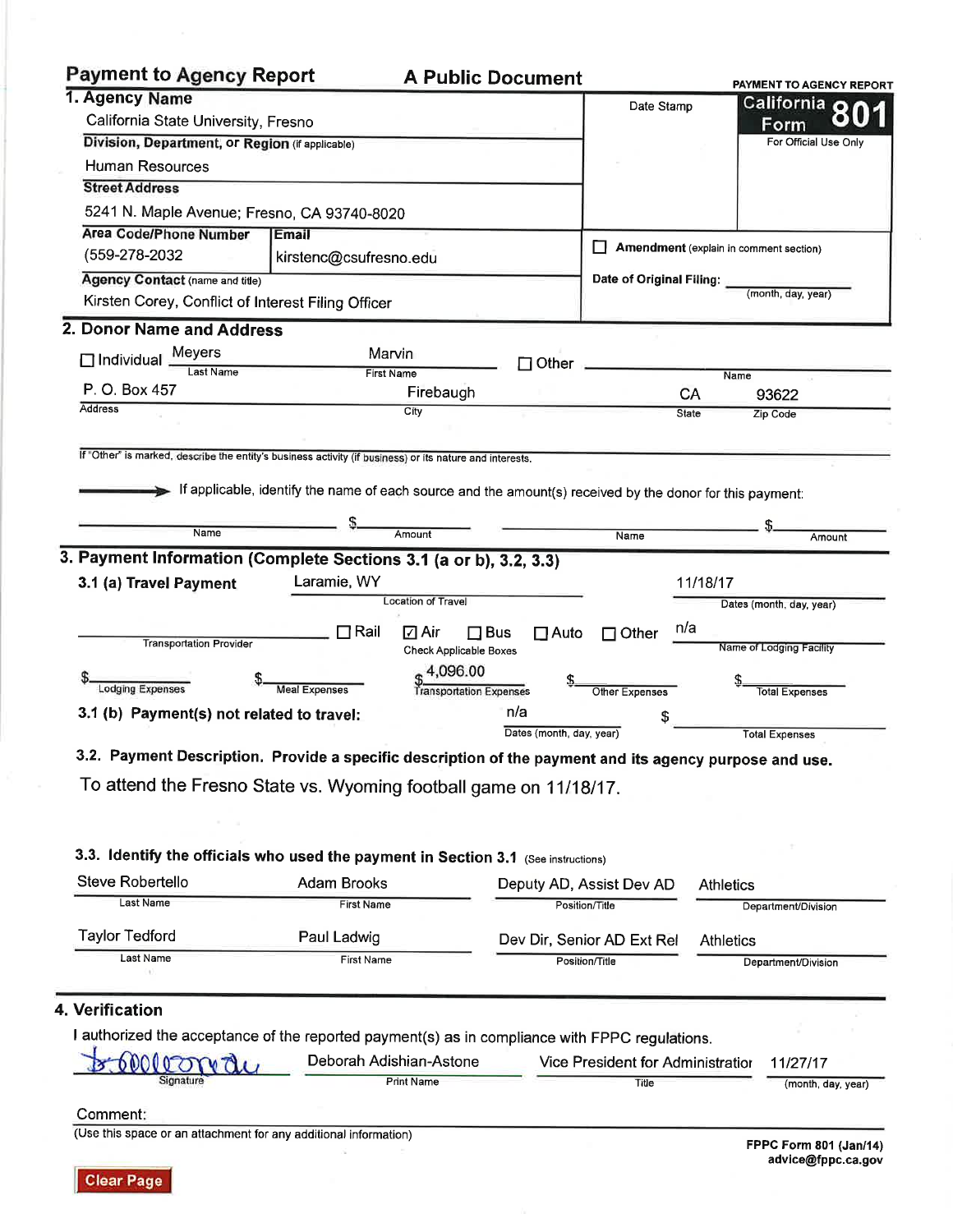# **Payment to Agency Report**

## **A Public Document**

|                                                                                                                                    |                         |                                    |                                                                                                           | PAYMENT TO AGENCY REPORT |
|------------------------------------------------------------------------------------------------------------------------------------|-------------------------|------------------------------------|-----------------------------------------------------------------------------------------------------------|--------------------------|
| 1. Agency Name                                                                                                                     |                         |                                    | Date Stamp                                                                                                | California o             |
| California State University, Fresno                                                                                                |                         |                                    |                                                                                                           | Form                     |
| Division, Department, or Region (if applicable)                                                                                    |                         |                                    |                                                                                                           | For Official Use Only    |
| <b>Human Resources</b>                                                                                                             |                         |                                    |                                                                                                           |                          |
| <b>Street Address</b>                                                                                                              |                         |                                    |                                                                                                           |                          |
| 5241 N. Maple Avenue; Fresno, CA 93740-8020                                                                                        |                         |                                    |                                                                                                           |                          |
| <b>Area Code/Phone Number</b>                                                                                                      | Email                   |                                    |                                                                                                           |                          |
| (559-278-2032                                                                                                                      | kirstenc@csufresno.edu  |                                    | Amendment (explain in comment section)                                                                    |                          |
| Agency Contact (name and title)                                                                                                    |                         |                                    | Date of Original Filing:                                                                                  |                          |
|                                                                                                                                    |                         |                                    |                                                                                                           | (month, day, year)       |
| Kirsten Corey, Conflict of Interest Filing Officer                                                                                 |                         |                                    |                                                                                                           |                          |
| 2. Donor Name and Address                                                                                                          |                         |                                    |                                                                                                           |                          |
| Zinkin Sr.<br>$\Box$ Individual                                                                                                    | DeWayne                 | Other                              |                                                                                                           |                          |
| Last Name                                                                                                                          | <b>First Name</b>       |                                    |                                                                                                           | Name                     |
| 5 River Park Place West, #203                                                                                                      |                         | Fresno                             | CA                                                                                                        | 93720                    |
| <b>Address</b>                                                                                                                     | City                    |                                    | <b>State</b>                                                                                              | Zip Code                 |
|                                                                                                                                    |                         |                                    |                                                                                                           |                          |
| If "Other" is marked, describe the entity's business activity (if business) or its nature and interests.                           |                         |                                    |                                                                                                           |                          |
|                                                                                                                                    |                         |                                    | If applicable, identify the name of each source and the amount(s) received by the donor for this payment: |                          |
|                                                                                                                                    |                         |                                    |                                                                                                           |                          |
| Name                                                                                                                               | Amount                  |                                    | Name                                                                                                      | Amount                   |
|                                                                                                                                    |                         |                                    |                                                                                                           |                          |
| 3. Payment Information (Complete Sections 3.1 (a or b), 3.2, 3.3)                                                                  |                         |                                    |                                                                                                           |                          |
| 3.1 (a) Travel Payment                                                                                                             | San Diego, CA           |                                    | 11/21/17                                                                                                  |                          |
|                                                                                                                                    |                         | <b>Location of Travel</b>          |                                                                                                           | Dates (month, day, year) |
|                                                                                                                                    | $\square$ Rail          | $\Box$ Bus<br>☑ Air<br>$\Box$ Auto | n/a<br>$\Box$ Other                                                                                       |                          |
| <b>Transportation Provider</b>                                                                                                     |                         | <b>Check Applicable Boxes</b>      |                                                                                                           | Name of Lodging Facility |
|                                                                                                                                    |                         | 1.064.00                           |                                                                                                           |                          |
| <b>Lodging Expenses</b>                                                                                                            | <b>Meal Expenses</b>    | <b>Transportation Expenses</b>     | Other Expenses                                                                                            | <b>Total Expenses</b>    |
| 3.1 (b) Payment(s) not related to travel:                                                                                          |                         | n/a                                | \$                                                                                                        |                          |
|                                                                                                                                    |                         | Dates (month, day, year)           |                                                                                                           | <b>Total Expenses</b>    |
| 3.2. Payment Description. Provide a specific description of the payment and its agency purpose and use.                            |                         |                                    |                                                                                                           |                          |
|                                                                                                                                    |                         |                                    |                                                                                                           |                          |
|                                                                                                                                    |                         |                                    |                                                                                                           |                          |
| To attend the Fresno State vs. Air Force inaugural Battle on the Midway match on 11/21/17.                                         |                         |                                    |                                                                                                           |                          |
|                                                                                                                                    |                         |                                    |                                                                                                           |                          |
|                                                                                                                                    |                         |                                    |                                                                                                           |                          |
|                                                                                                                                    |                         |                                    |                                                                                                           |                          |
|                                                                                                                                    |                         |                                    |                                                                                                           |                          |
| 3.3. Identify the officials who used the payment in Section 3.1 (See instructions)<br>Joseph                                       | Castro                  | President                          |                                                                                                           | Office of the President  |
| <b>Last Name</b>                                                                                                                   | <b>First Name</b>       |                                    | Position/Title                                                                                            | Department/Division      |
|                                                                                                                                    |                         |                                    |                                                                                                           |                          |
|                                                                                                                                    | Castro                  | Spouse                             |                                                                                                           | Office of the President  |
| Last Name                                                                                                                          | <b>First Name</b>       |                                    | Position/Title                                                                                            | Department/Division      |
|                                                                                                                                    |                         |                                    |                                                                                                           |                          |
|                                                                                                                                    |                         |                                    |                                                                                                           |                          |
|                                                                                                                                    |                         |                                    |                                                                                                           |                          |
|                                                                                                                                    |                         |                                    |                                                                                                           |                          |
| Mary<br>4. Verification<br>I authorized the acceptance of the reported payment(s) as in compliance with FPPC regulations.<br>60005 | Deborah Adishian-Astone |                                    | Vice President for Administration                                                                         | 11/27/17                 |
| Signature                                                                                                                          | <b>Print Name</b>       |                                    | Title                                                                                                     | (month, day, year)       |

Clear Page

 $\mathcal{L}$ 

 $\overline{\mathbb{R}}$